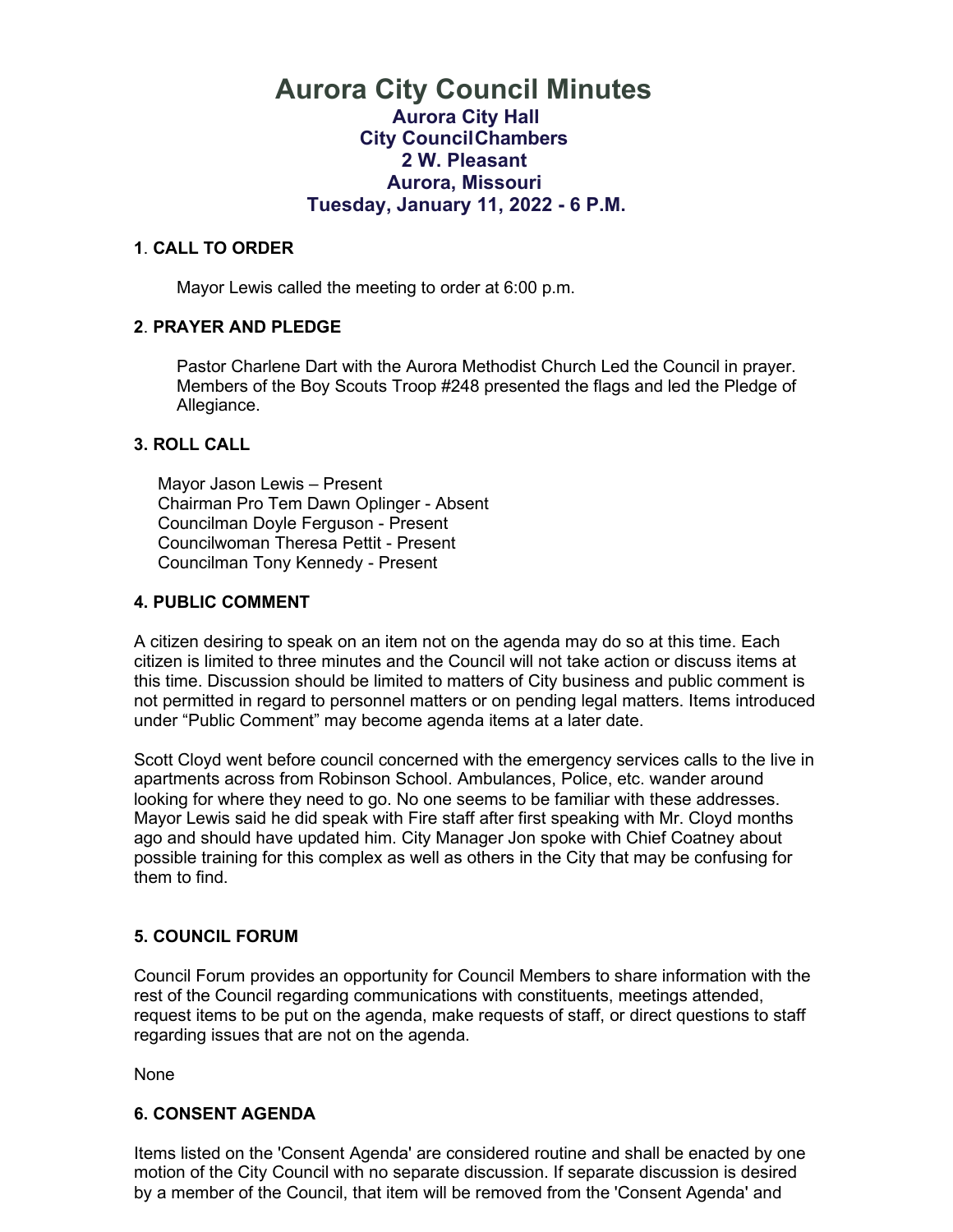placed on the regular agenda as a final item under 'New Business'.

#### **6.I Approval Of Minutes - City Council Regular Session December 14, 2021**

#### 6.II **December 2021 / January 2022 Appropriations**

Councilwoman Pettit made a motion to approve the Consent Agenda. Councilman Kennedy seconded the motion. Motion passed with the following Council members voting aye:

AYE: Lewis, Ferguson, Pettit, Kennedy NAYE: ABSTAIN:

#### **7**. **OLD BUSINESS**

None

#### **8. NEW BUSINESS**

#### **8.I RESOLUTION 2022-1831 TRACK LOADER PURCHASE - PUBLIC WORKS DEPT.**

Public Works Superintendent Jason Jordan went before Council explaining that there was a price increase since the time of bid.

Councilwoman Pettit made a motion to approve the Resolution No. 2022-1831. Councilman Ferguson seconded the motion. Motion passed with the following Council members voting aye:

AYE: Lewis, Ferguson, Pettit, Kennedy NAYE: ABSTAIN:

#### **8.II RESOLUTION 2022-1832 AURORA PERSONNEL MANUAL REVISIONS - EMPLOYMENT DEFINITIONS**

Needed more time to look over the revisions.

Councilman Ferguson made a motion to table the Resolution until the next City Council meeting. Councilman Kennedy seconded the motion. Motion passed with the following Council members voting aye:

AYE: Lewis, Ferguson, Pettit, Kennedy NAYE: ABSTAIN:

#### **8.III RESOLUTION 2022-1833 SCHOOL RESOURCE OFFICER CONTRACT**

City Manager Holmes went before Council explaining the Contract changed from one School Resource officer to two School Resource officers. The Aurora R-8 School agrees to pay for one Full Time officer and the City will provide the second officer and when the SRO is not at school, they will be on regular City Patrol.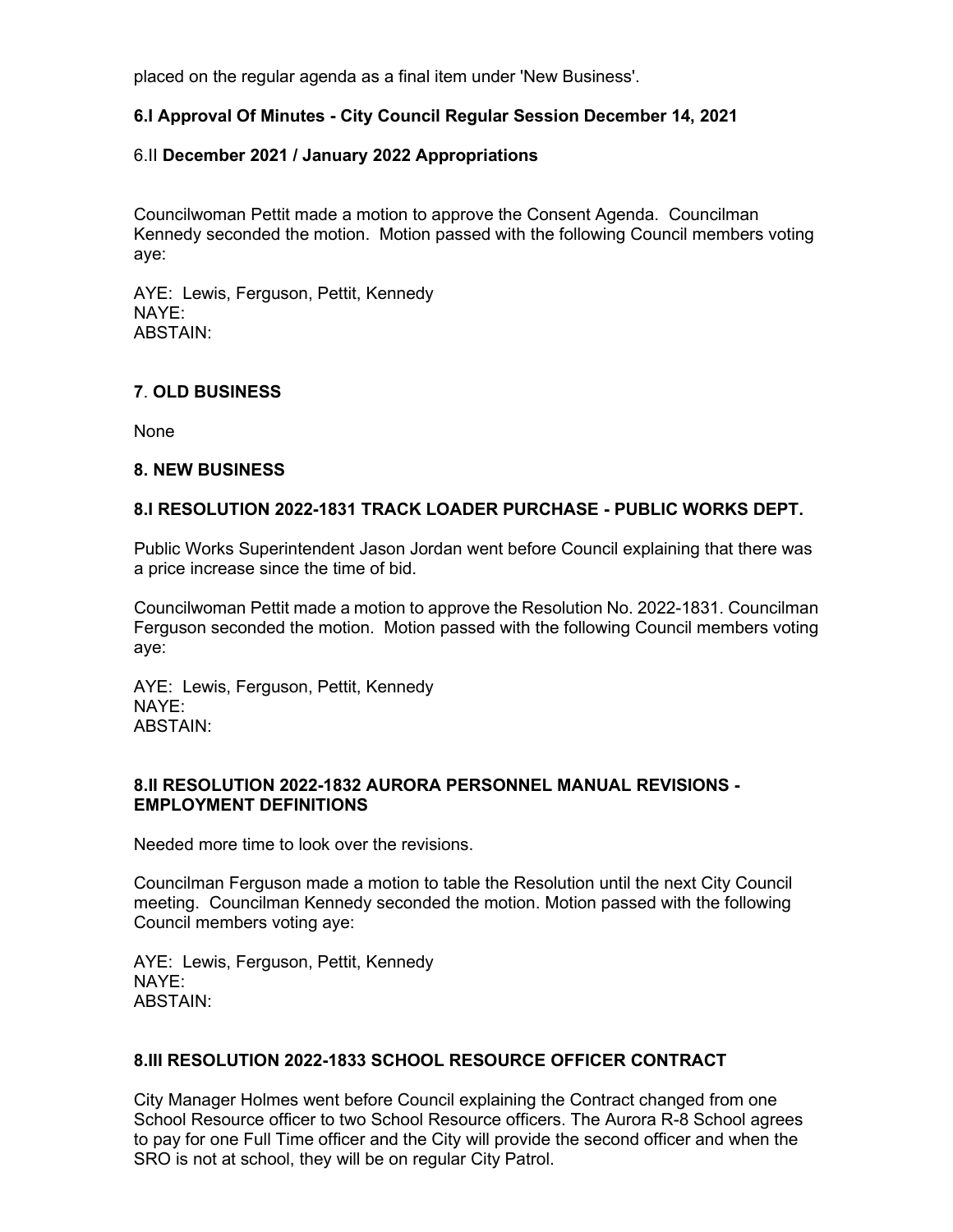Councilman Ferguson made a motion to approve Resolution 2022-1833. Councilman Kennedy seconded the motion. Motion passed with the following Council members voting aye:

AYE: Lewis, Ferguson, Pettit, Kennedy NAYE: ABSTAIN:

#### **9. STAFF REPORTS/ORGANIZATIONAL BUSINESS**

#### **9.I Board Liaison Reports**

Councilman Kennedy talked about attending Bright Futures Meeting

Councilwoman Pettit said they had No Solid Waste Meeting

Mayor Lewis spoke about the 1<sup>st</sup> Friday of the Month Coffee and Conversation with City Leadership. Will have other speakers in the future.

#### **9.II City Manager Report**

City Manager Holmes spoke about the new Animal Control Officer starting January 24,2022.

Also on the upkeep repairs at City Hall and Councilwoman Pettit requested we get a bid on heated sidewalks around City Hall to help preserve the sidewalks, ramps from the salt used to melt the ice.

Department Head Evaluations will be conducted by Jon and then brought to City Council.

Full City Manager Report attached.

#### **10. ADJOURNMENT**

Councilman Kennedy made a motion to adjourn, time noted 6:44 p.m. Councilwoman Pettit seconded the motion. Motion passed with the following Council members voting aye:

AYE: Lewis, Ferguson, Pettit, Kennedy NAYE: ABSTAIN:

APPROVED:

\_\_\_\_\_\_\_\_\_\_\_\_\_\_\_\_\_\_\_\_\_\_\_\_\_\_\_\_\_\_\_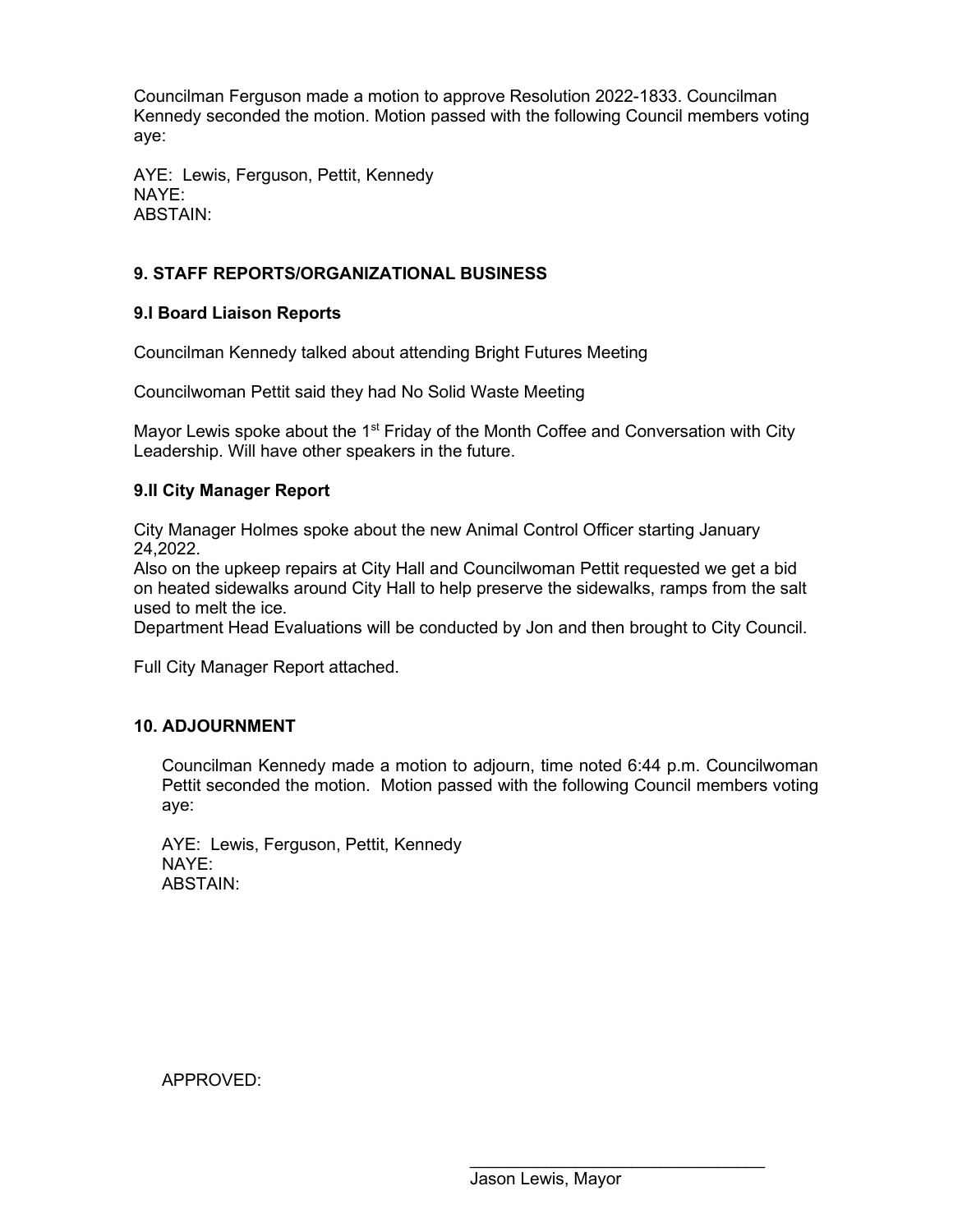ATTEST:

 $\_$ Kamy Kulow, City Clerk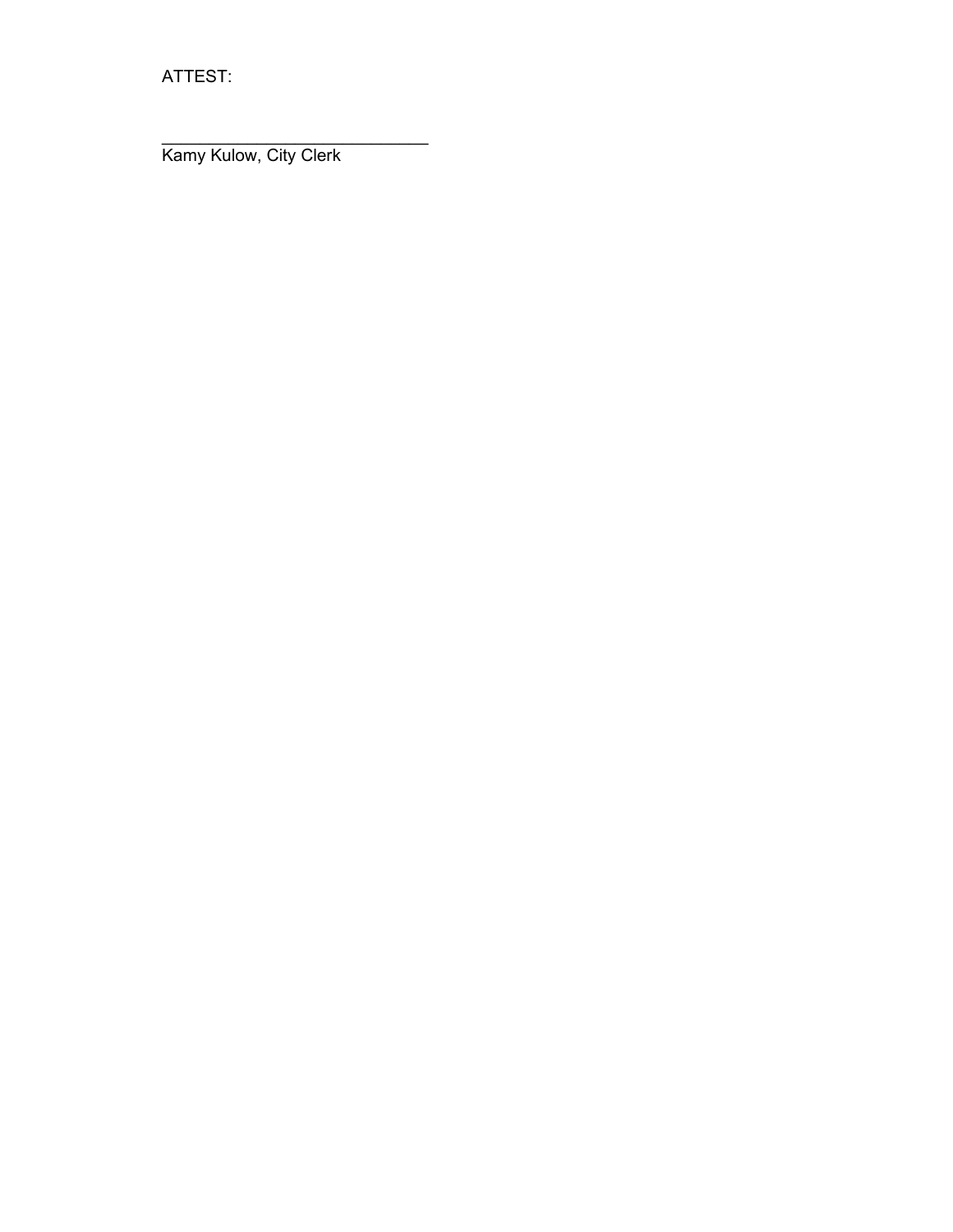**To:** Mayor Lewis & Aurora City Council **From:** Jon Holmes, City Manager, City of Aurora **Re:** City Manager Report **Date:** Friday, January 21, 2022

## **Dept. Items**

## **Police**

- Full Time Animal Control Officer has been hired and will start on the  $24<sup>th</sup>$
- Several Officers are out with COVID at this time

### **Fire**

• Nothing to report

## **Street & Cemetery**

- ROW Tree trimming
- Culvert and Ditch cleanup in several areas around town
- Street evaluations being conducted for street maintenance this coming season
- Brush Pickup is next week

### **Park**

- Dog Park fencing is being installed The final amount of donations received for the Dog Park was \$29,514. The total project total for this project was \$42,700. This left only \$13,186 of City funds to complete this great project. We will be ordering the benches, signs, pet drinking fountain, etc. in the next week or so.
- Park Master Plan Public Meeting Scheduled for January 18<sup>th</sup>
- Continuing to work on ADA upgrades from the list that we received from Jane Earnhart

### **Stormwater**

• Engineers are moving forward with the design work for the culvert work for the crossing at the WWTP. When the design is complete, we will be working toward putting that out to bid and bringing that bid to Council for approval.

## **Wastewater**

- K&B is waiting for construction supplies to begin work on line replacement
- WW Staff have begun routine cleaning and checking of sewer lines throughout town

## **Admin. & Finance**

- Economic Development Report see separate update
- Requests for Proposal/Requests for Qualifications for FY2022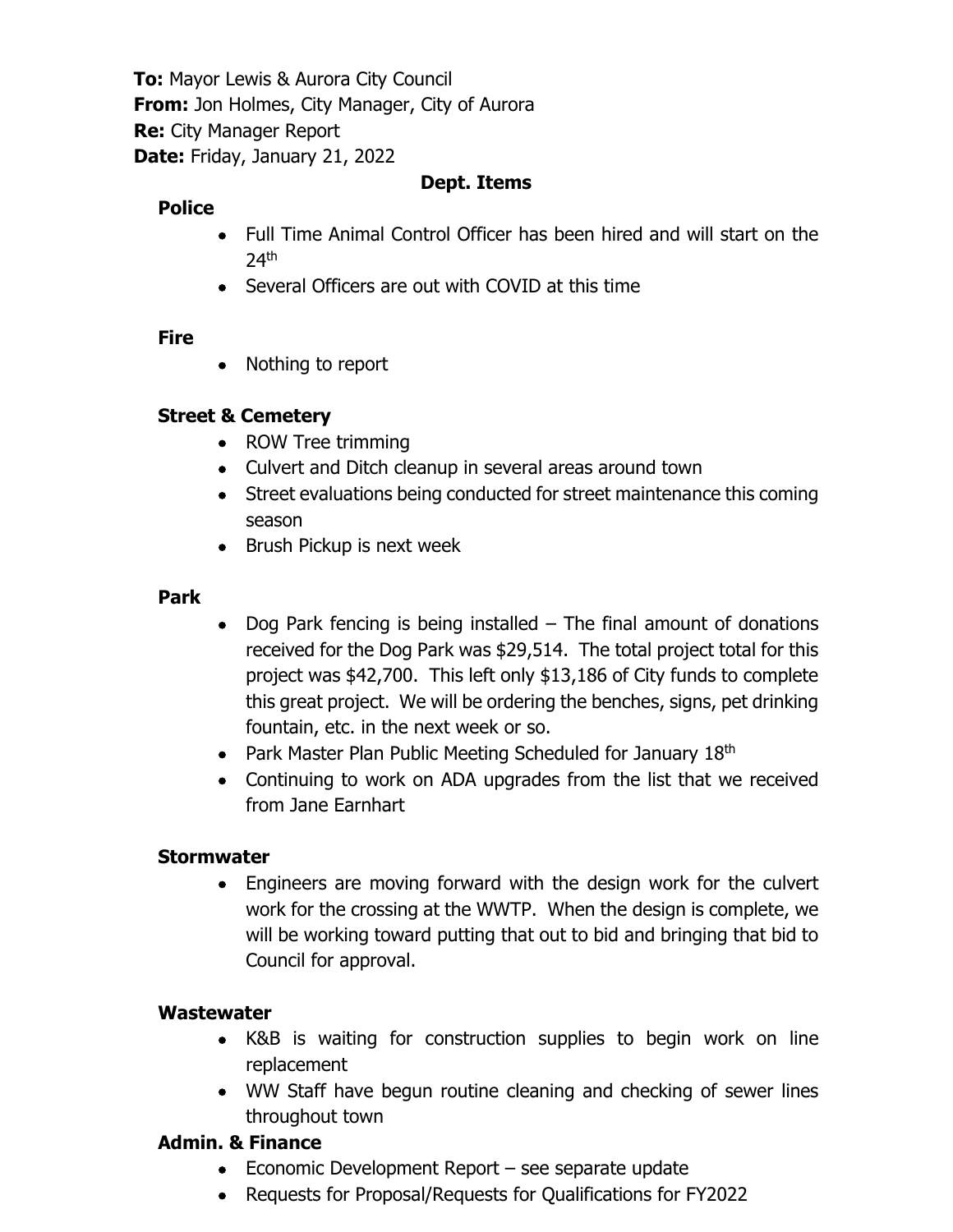- **Architect and Engineering Design Services** Recreation Center – Pending
- **City Welcome/Monument Sign** Ready to send out
- **Energy Audit RFQ** Finishing this week
- **City Hall Repairs** Completed next week
- **Columbarium** Completed by month end
- Finance Office Staff have begun year-end work and audit preparation work. Auditors will be here beginning February 2<sup>nd</sup> and plan to be wrapped up by March 4<sup>th</sup>. We will receive the auditor's report in April and it will be presented at the first Council meeting in April by the auditor.

## **Human Resources Notes:**

- Updating all employees' personnel files and contact information
- Staff Evaluations Training with Dept. Heads
- Dept. Head Evaluations Bringing to Council beginning next Council meeting

## **Community Development**

• Comp Plan Committee Meeting  $-$  January 20<sup>th</sup>

## **Meetings/Events Attended:**

• First Friday City/Community Update – January  $7<sup>th</sup>$ , 9:30 AM, Garden Exchange Event Center

## **Upcoming Meetings and Events Attending**

- TAC Meeting  $-$  January 12<sup>th</sup>
- Regional Economic Development Roundtable Republic, January  $13<sup>th</sup>$
- Lawrence County Hazard Mitigation Plan Meeting  $-$  January 13<sup>th</sup>
- Aurora Hospital Board Meeting  $-$  January 13<sup>th</sup>
- *\*Council\* Park Master Plan Public Community Meeting -*January 18th
- Regional Homeland Security Oversight Committee Meeting (SMCOG) – January 19th
- Comprehensive Plan Meeting  $-$  January 20<sup>th</sup>
- *\*Council\* Aurora Chamber of Commerce Annual Banquet -*January 29th
- *\*Council\* Council Work session Recreation Center Budget* and Financing Discussion – January 31st
- First Friday City/Community Update Garden Exchange Drive Thru & Event Center - February 4th, 9:30 AM
- \*Council\* Council Work session Health Insurance Discussion – February 15th

## **Tentative Upcoming Agenda Items:**

- ARPA Funding Work Session TBD
- Recreation Center Public Meeting TBD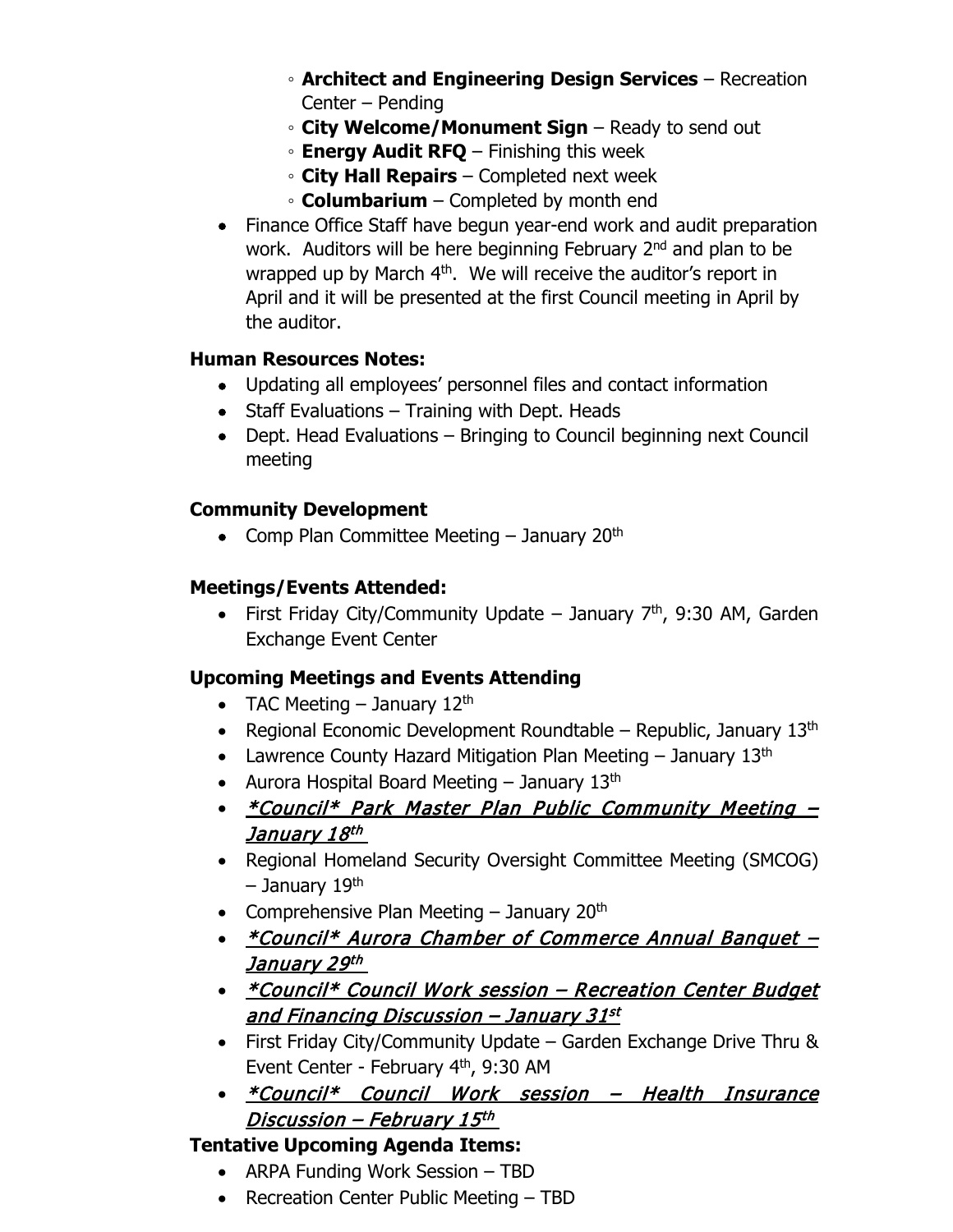# • Economic/Community Development • Updates

• January 11, 2022

## LYLA CORNERS PROJECT – Highway 39 & Highway 60 Intersection

This is a retail development project that is being proposed for the SW Corner of the Highway 39 and Highway 60 Intersection. This is a mixed-use retail development that is proposing a possible convenience store, lots for fast food, an agriculture and home store, and a hotel.

UPDATE 1: Our Economic Development Counsel (Gilmore and Bell) is currently working on the blight study as well as other documentation and work that is required for using the Tax Increment Financing (TIF) program as has been requested by the developer.

UPDATE 2 – 10/13: Construction Plan review from Allgeier, Martin and Associates is complete and received. Awaiting response from the developer's engineers. The required documentation is moving forward regarding blight findings and the development plan being reviewed with the developer's counsel and the City's ED counsel at this time. We are working as diligently as we can on this to get it completed.

UPDATE 3 – 10/27: Final plat received and placed on Planning & Zoning Commission agenda for November 17, 2020. City personnel and developer's engineers discussing composition of Dyer Street in relation to new development.

UPDATE 4 – 11/20: The final plat of Lyla Corners was approved by the Planning & Zoning Commission on Tuesday, November 17, 2020. That final plat will be coming to City Council for approval on Tuesday, November 24, 2020. Dyer Street to the West of Highway 39 will require improvements in order to manage stormwater in the area. Engineers have estimated costs for needed improvements and the City will need to invest in these improvements at the time of development. This will be coming to City Council for discussion.

UPDATE 5 – 12/4: The final plat for Lyla Corners was approved by City Council on Tuesday, November 24, 2020. Second reading of that ordinance will take place December 8, 2020.

UPDATE 6 – 12/17: The second reading of the ordinance approving the final plat of Layla Corners passed on December 8, 2020.

UPDATE 7 – 1/26: Site Improvement Plans for Lyla Corners were received yesterday (01/25). City staff as well as City Engineers will be reviewing in the coming days.

UPDATE 8 – 2/22: Progress continues with review of Site Improvement Plans for this development.

The developer is moving forward with the TIF process; in September preliminary work on the required blight study was completed. The final Blight Study for this project will be completed over the next several weeks in preparation for the review by the Aurora City Council. City staff will be working on the formation of the TIF Commission for this project.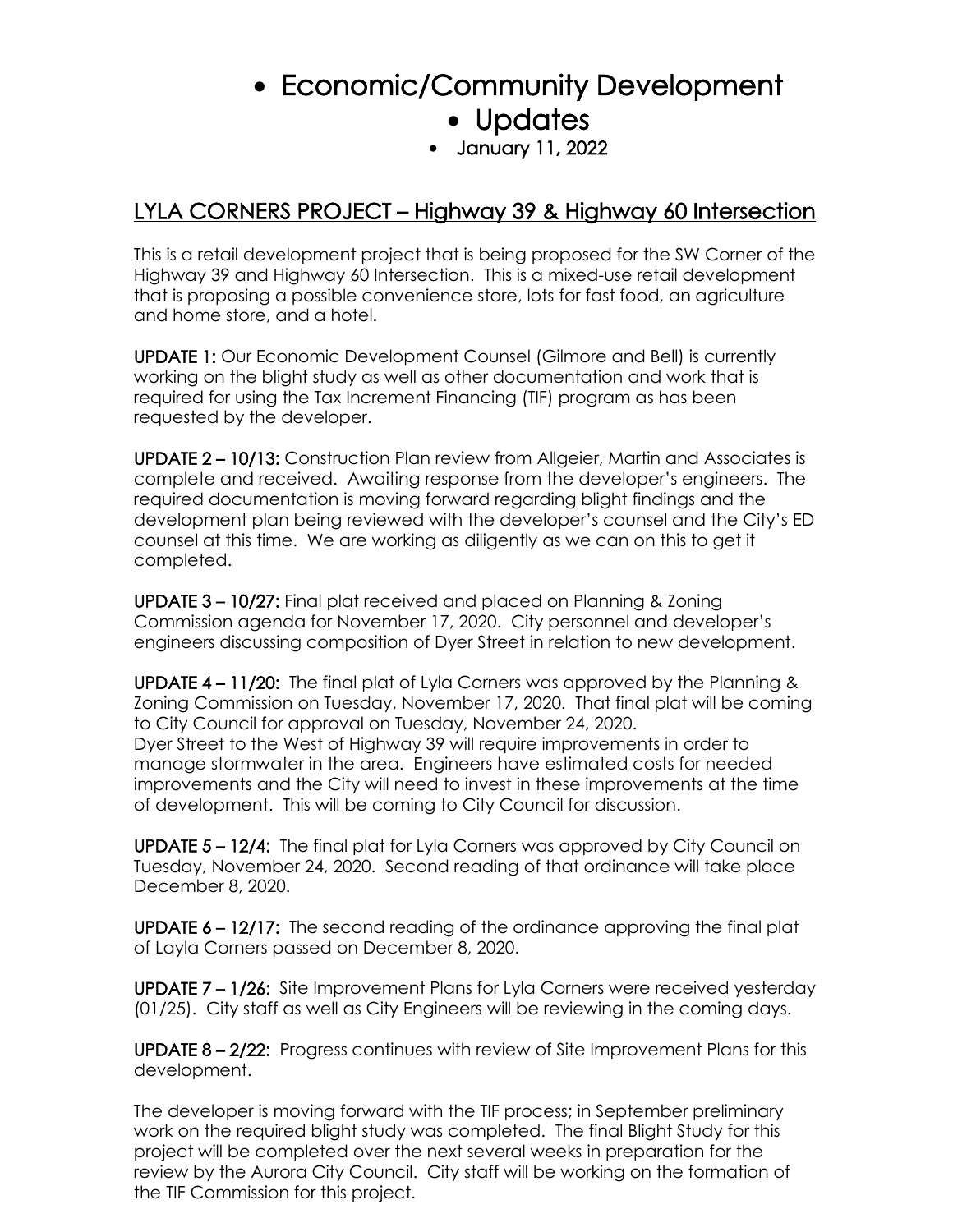UPDATE 9 – 3/9: The Developer has submitted the finalized TIF plans for this development. The TIF Commission hearing is tentatively scheduled for April 29, 2021.

UPDATE 10 – 3/23: City Engineers have completed Stormwater Review for the Lyla Corners Development and have concerns that the proposed stormwater design will generate increased peak runoff flowrates from the site and will, therefore, increase downstream flooding. City Engineers and City Staff have requested additional information from the developer regarding the site.

UPDATE 11 – 4/12: Developer's engineers have resubmitted Stormwater plans using new methodology. Plans are being reviewed by City engineers and City Staff; TIF Commission hearing is scheduled for April 29th.

UPDATE 12 – 4/27: Stormwater Improvement requirements outlined by the City have been accepted and Site Improvement Plans will be approved, pending final documentation.

TIF Commission Public Hearing is scheduled or April 29, 2021 at 5:00 p.m.

UPDATE 13 – 5/11: TIF Commission Public Hearing was held on April 29, 2021. The TIF Commission voted to approve the resolution for Lyla Corners Tax Increment Financing Plan.

UPDATE 14 - 5/25: Lyla Corners Tax Increment Financing Plan will be presented to Council tonight, 5/25/2021.

UPDATE 15 – 6/8: Tax Increment Financing Plan was passed by Council at the last meeting. Pre Construction meeting with Contractor scheduled for Wednesday, June 9, 2021.

UPDATE 16 – 6/22: Land disturbance permit has been issued and land clearing has begun.

UPDATE 17 – 10/12: Construction continues steadily with inspections completed for curb and gutter installation, sewer infrastructure and new street cutting.

UPDATE 18 – 11/9: Contractor is coordinating with Blevins Asphalt for paving of streets.

UPDATE 19 – 12/14: Wastewater Department staff is conducting testing of the sewer infrastructure today with the contractor on site.

UPDATE 20 – 12/29: Sewer infrastructure has passed all testing and inspection. Final inspection of preliminary site development will be completed this week.

UPDATE 21 – 1/11: Final inspection of preliminary site development passed.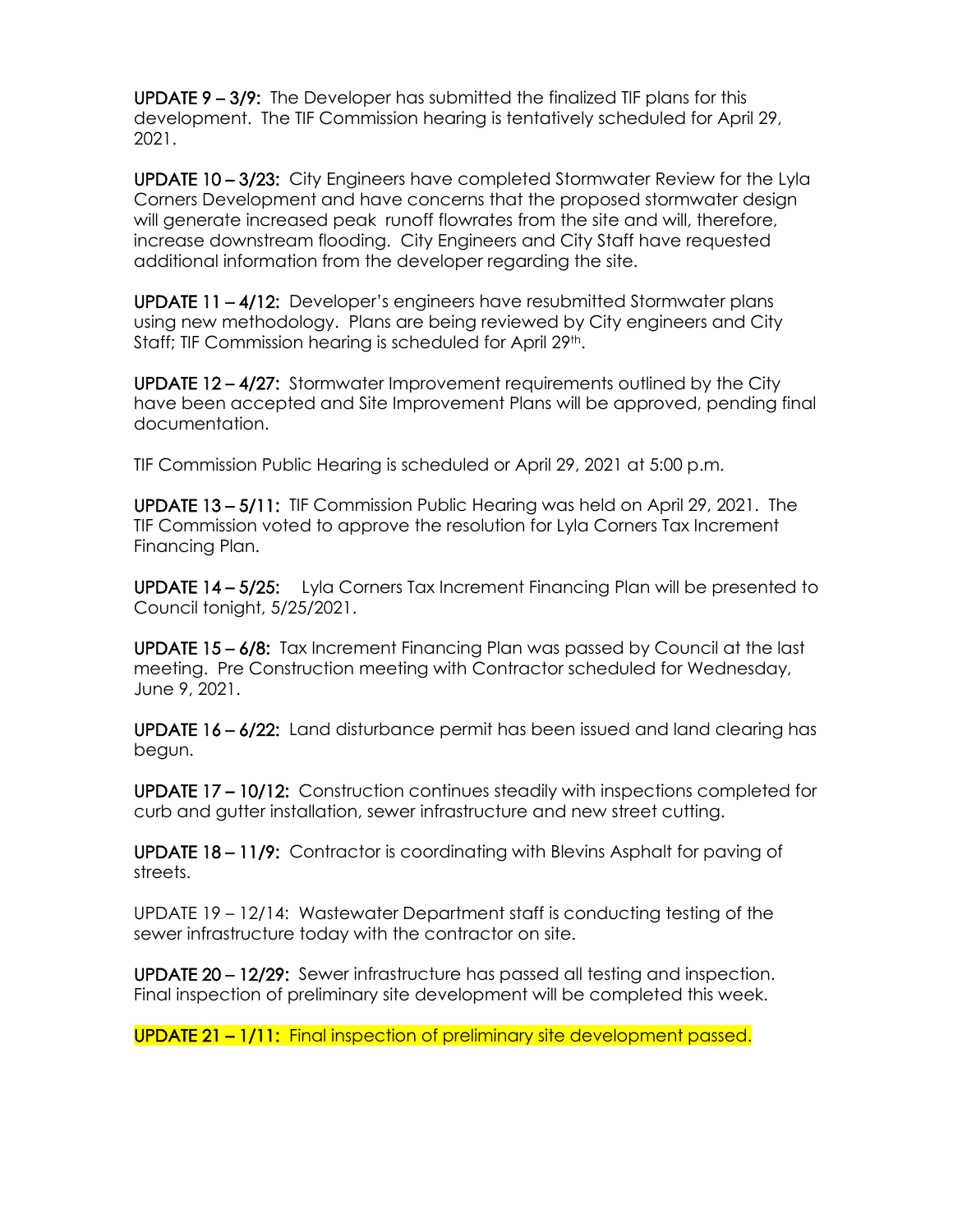## SILVER MAPLES ESTATES PROJECT – Highway 60 and Business Highway 60 Intersection

This is a retail and residential development project that is being proposed for the NW corner of the Business Highway 60 and Highway 60 Intersection. This is a mixed use retail and residential development. Phase 1 is focusing on the development of a residential neighborhood with approximately 40+ lots for housing. The development also has future plans for retail development that parallels highway 60 on the North side of the highway.

UPDATE 1: Our Economic Development Counsel (Gilmore and Bell) is currently working on the blight study as well as other documentation and work that is required for using the Tax Increment Financing (TIF) program as has been requested by the developer.

UPDATE 2 – 9/22: Staff provided documentation regarding property blight upon request of Gilmore and Bell.

UPDATE 3 – 10/13: Staff received construction plans and drawings. Copies sent to Allgeier, Martin and Associates for review. The required documentation is moving forward regarding blight findings and the development plan being reviewed with the developer's counsel and the City's ED counsel at this time. We are working as diligently as we can on this to get it completed.

UPDATE 4 – 10/27: Staff received City engineer's response to plans. City staff will review recommendations and forward to developer's engineers.

UPDATE 5 – 12/17: Staff awaits submittal of revised plans/final plat from Developer.

UPDATE 6 – 1/12: Staff received Final Plat of Silver Maples development. City Engineers and City staff are currently reviewing the final plat submission and site improvement plans.

UPDATE 7 -1/26: Staff continues to review site improvement plans. The final plat of Silver Maples Estates will be coming to Planning & Zoning as well as City Council for approval in the coming weeks. DNR has approved the sewer extension for this housing development.

UPDATE 8 – 2/9: The final plat for Silver Maples Estates will be presented to the Planning & Zoning Commission at the meeting scheduled for March 2, 2021.

The developer is moving forward with the TIF process; in September preliminary work on the required blight study was completed. The final Blight Study for this project will be completed over the next several weeks in preparation for the review by the Aurora City Council. City staff will be working on the formation of the TIF Commission for this project.

UPDATE 9 – 3/9: The Developer has submitted the finalized TIF plans for this development. The TIF Commission hearing is tentatively scheduled for April 29, 2021.

UPDATE 10 – 3/23: The second reading approving the Final Plat of Silver Maples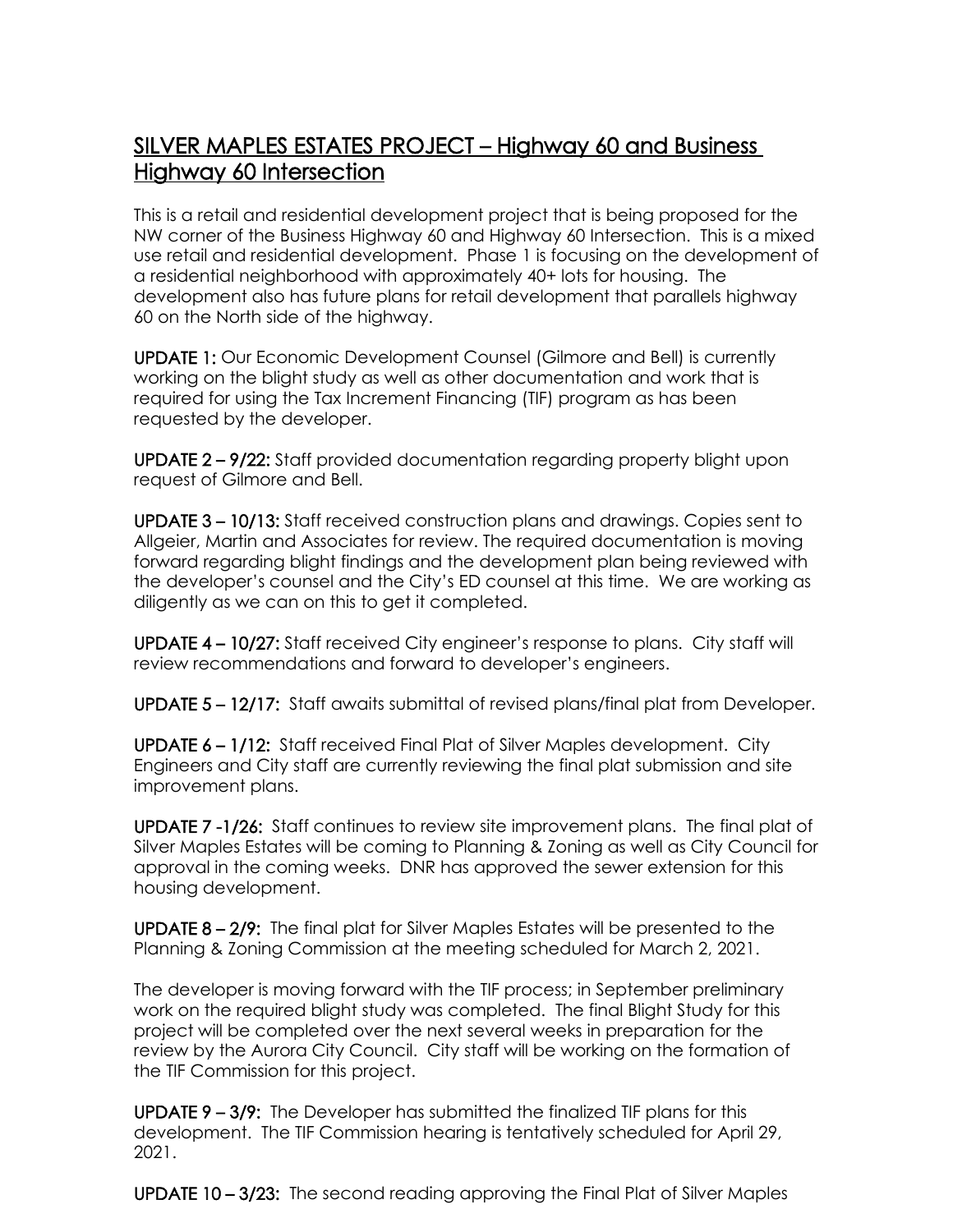Estates will come to Council Tuesday, March 23, 2021.

UPDATE 11 – 4/12: TIF Commission Hearing scheduled for April 29, 2021.

UPDATE 12 – 5/11: TIF Commission Public Hearing was held on April 29, 2021. The TIF Commission voted to approve the resolution for Silver Maple Estates Tax Increment Financing Plan.

UPDATE 13 – 5/25: Silver Maple Estates Tax Increment Financing Plan will be presented to Council tonight, 5/25/2021.

UPDATE 14 – 6/8: Tax Increment Financing Plan passed by Council at the last meeting. Pre Construction meeting with Contractor scheduled for Monday, June 14, 2021.

UPDATE 16 – 6/22: Pre Construction meeting held. Land clearing will begin in coming days.

UPDATE 17 – 7/13: Land clearing has begun. A request from the developer has been made for a variance to the setback requirements outlined in City Code regarding the lots on this development. A formal appeal has been made to the Board of Zoning Adjustment. That meeting is scheduled for Thursday, August 19, 2021 at 6:00 p.m.

UPDATE 18 – 8/24: Meeting held August 19, 2021 regarding request for variance to setbacks. The Board of Zoning Adjustment approved the variance. Developer's engineers will be sending revised documents with adjustments to utility easements. Construction continues on the site.

UPDATE 19 – 10/12: Construction continues steadily with pressure testing of sewer lines and manholes complete.

UPDATE 20 – 12/14: Construction continues with paving partially complete.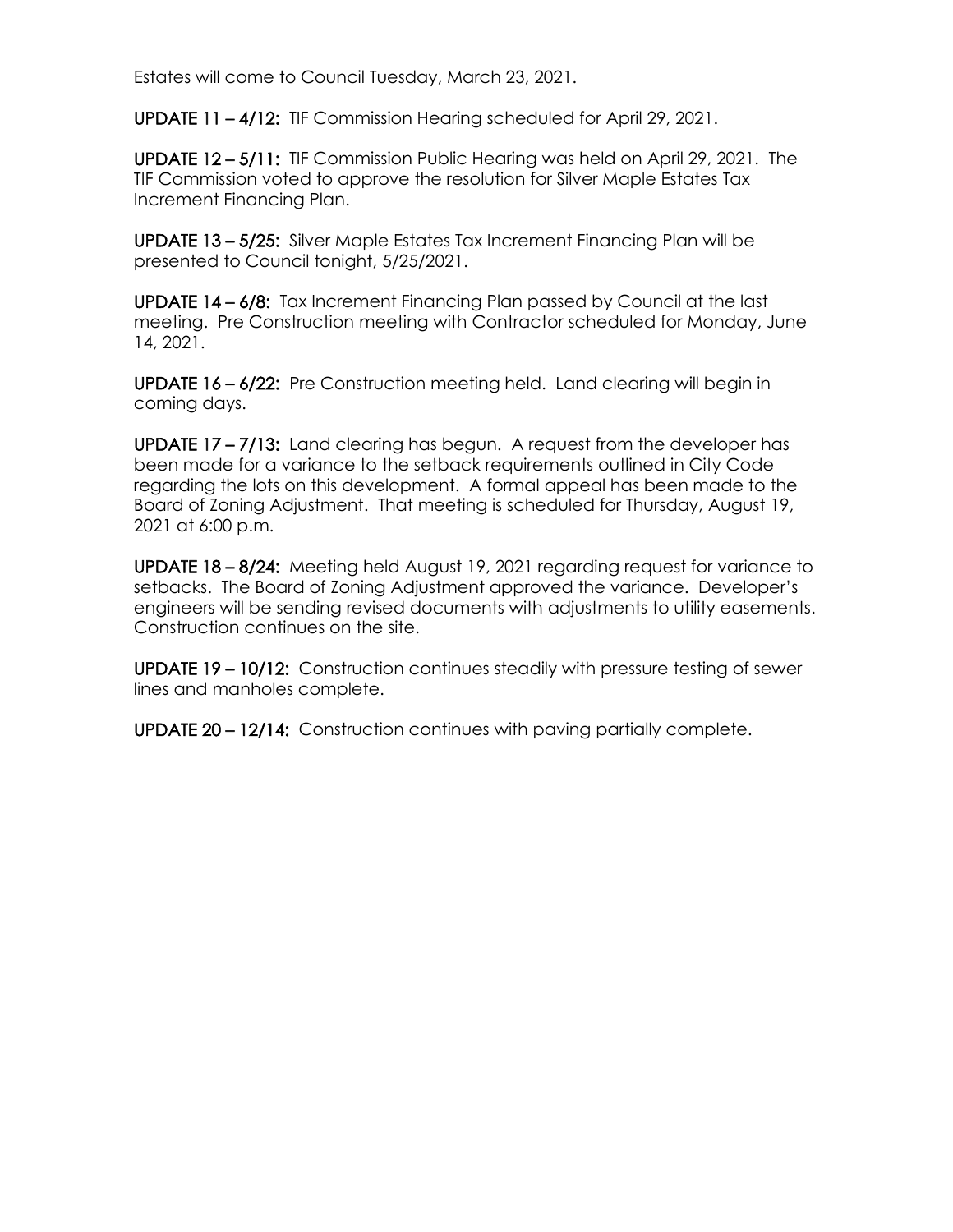## South Pointe Ridge

This project is a housing development slated to be located at the corner of Hudson and Prosect streets. Initial Concept is that this development will be a mixed residential that includes single family residential (R-1) homes and multifamily residential (R-3). The initial Phase includes 22 lots with over half of the lots slated for single family residential.

City Staff are working with the developer regarding annexation into the City and the extension of sanitary sewer for this development.

UPDATE 1 – 10/13: Staff will be scheduling a pre-development meeting with developer and utility companies for planning.

UPDATE 2 – 10/27: Pre-Development meeting scheduled for October 29, 2020. City staff as well as representatives from utility companies will be in attendance, along with representatives of developer.

UPDATE 3 – 11/20: Pre-Development meeting was held on October 29, 2020. This was a very successful meeting as representatives from City departments as well as utility companies were present. The round table discussion proved very beneficial for identifying needs for the developer. Discussion is continuing regarding requirements for the official site plan.

UPDATE 4 – 2/9: A representative of the developer has been in contact with City staff this week regarding sewer service and streets for the proposed development. Conversation & work are continuing for site plan presentation.

UPDATE 5 – 4/12: Conversation ongoing regarding site plan and infrastructure plans and requirements.

UPDATE 6 – 6/8: Discussion regarding sewer infrastructure will be coming before Council at an upcoming meeting.

UPDATE  $7 - 7/13$ : Meeting scheduled with the developer for Monday, July 19<sup>th</sup> at 4:00 p.m. This meeting will be for review and execution of the agreement for the sewer extension as well as the initial application steps for the annexation.

UPDATE 8 – 8/9: Meeting held with developer for execution of sewer extension/annexation documents. Documents are currently being reviewed by developer.

UPDATE 9 – 10/12: Agreement documents for sewer extension and annexation have been executed. Planning & Zoning meeting scheduled for November 2, 2021 to consider annexation and zoning. City engineers are beginning design work.

UPDATE 10 – 11/9: Annexation and zoning considered via Public Hearing by Planning & Zoning Commission on November 2, 2021 with recommendation of approval to Council. Will be on the City Council agenda November 9, 2021. UPDATE 11 – 12/14: Community Development Director met with Developer's engineer this week to discuss requirements for site plan and procedures for working through that process.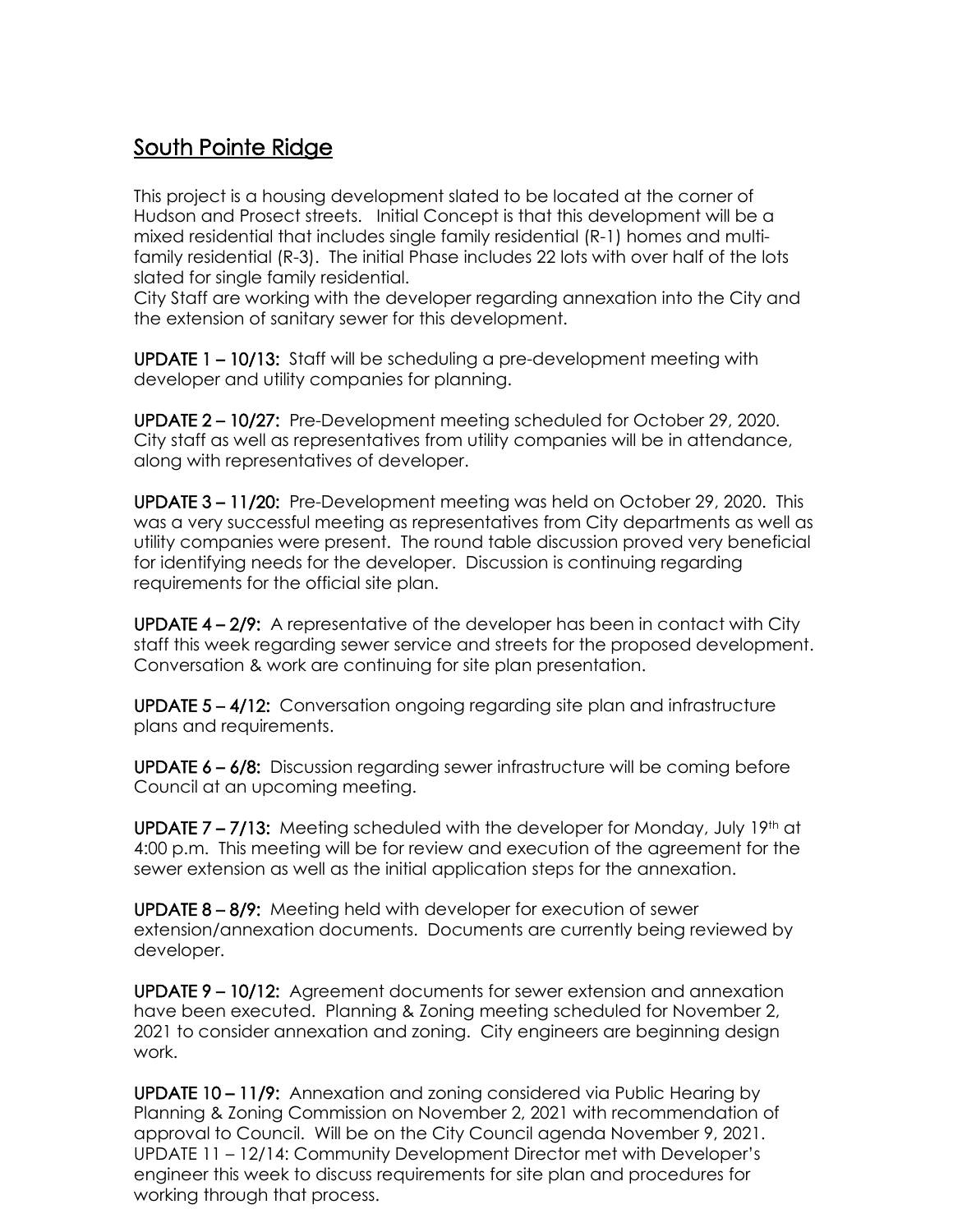## Aurora Marketplace

The Aurora Marketplace is a retail development that is located just South of Wal Mart. This development was developed using the TIF program and approved by the City of Aurora in early 2018. Dollar Tree has been open since the summer of 2018.

UPDATE 1- 10/13: The second building has been completed and has been vacant since last fall. We have been in contact with the developer and are happy to report that the developer has a retailer lined up and is moving forward with finalizing the contracts. We have not been notified who the new retailer is at this time.

UPDATE 2 – 11/20: Building permit for infill has been issued. This will allow Contractors to finish the inside of the building to suit the coming tenant.

UPDATE 3 – 1/12: Plumbing infill inspection for a portion of the multi-tenant building has been done.

Property owner has made official request for a Minor Subdivision/Lot Split dividing the property into two parcels, each parcel to house one of the existing structures. Public Hearing regarding that request is scheduled for the Planning & Zoning meeting scheduled for Tuesday, January 19, 2021.

UPDATE 4 – 1/26: Minor Subdivision/Lot Split request was approved by Planning & Zoning on January 19, 2021. Request coming to City Council for final approval on January 26, 2021.

UPDATE 5 – 2/9: Staff has received information regarding two different businesses that have possibly committed to use of space in the multi-tenant building. Final building construction and infill are ongoing.

UPDATE 6 – 3/9: Final inspection has been completed at one of the suites within the multi-tenant building and business license has been issued.

UPDATE 7 – 3/23: Building permit for signage at the final suite has been received by Community Development Department and a third business has been identified for occupancy.

UPDATE 8 – 5/11: Sign installation is complete for El Pablano Mexican Grill & Cantina. Building permit for infill to finish the building to specs for said restaurant has been issued.

UPDATE 9 – 5/25: Infill construction continues.

UPDATE 10 – 12/29: City Staff will be scheduling a meeting with developer and tenants to take place after the first of the year in order to obtain updated information regarding this infill process.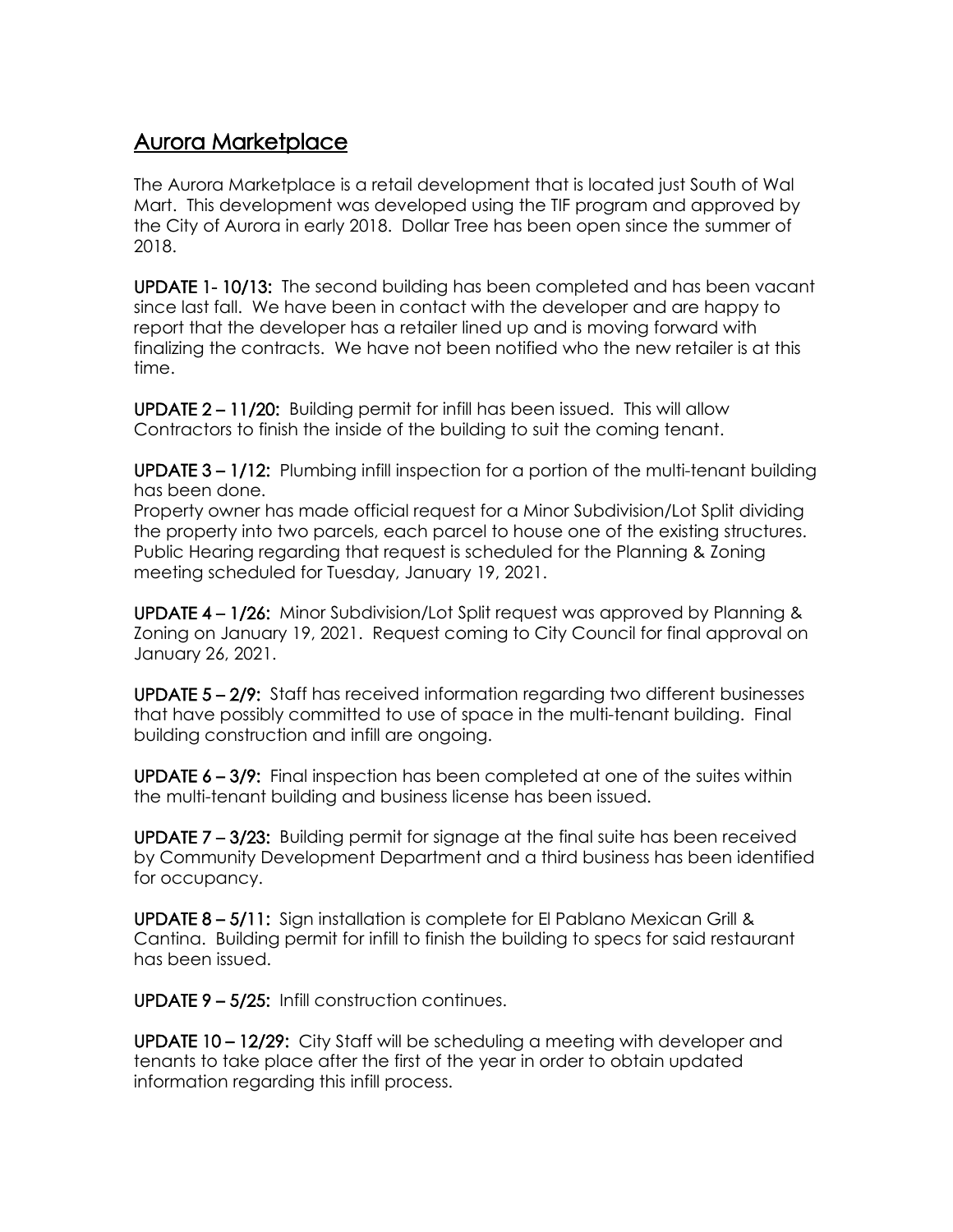## Riddle Development (Pending)

Property owner of an approximate 10 acre tract of land, located on W Hadley Street, has contacted the Community Development Department regarding development of the property. This is a proposed residential development with a proposal for 20 – 24 single family residential structures. A Pre-Development meeting has been scheduled for February 26, 2021. More updates on this project will be forthcoming as it progresses.

UPDATE 1 – 3/9: Pre-Development meeting was held on February 26, 2021 where representatives from utility companies, City staff and the developer were present. City staff is working to answer initial questions posed by the Developer. Site planning will continue.

UPDATE 2 – 3/23: Developer has made application for rezoning involving this property. Request is scheduled to be heard by the Planning & Zoning Commission meeting scheduled for Tuesday, May 4, 2021.

UPDATE 3 -5/11: Planning & Zoning meeting was held May 4, 2021. Planning & Zoning Commission denied the request for rezoning the topic property from R-1 Single Family Residential to R-2 Two Family Residential. Developer has withdrawn his request and does not wish to appeal to City Council at this time. Conversations with Developer are continuing for engineered Site Plan. Site plan process will include review of site layout, proposed construction, infrastructure, stormwater management, etc.

UPDATE 4 – 5/25: Developer has requested permitting paperwork for Land Disturbance permit. Official application has not yet been received.

UPDATE 5 – 12/29: City Staff will be scheduling a meeting with developer to take place after the first of the year in order to obtain updated information regarding this proposed development.

Silo Farms<br>A presentation came to Council in 2020 with explanation of intended renovation of the MFA Silos for an innovative mushroom production facility.

UPDATE 1 – 4/27: Update meeting was held with City Staff on Wednesday, April 21, 2021. Renovations have been slower than planned but still proceeding. The owner hopes to be beginning production in coming months. Tapping to the City sewer main was discussed as well as plans for future needs regarding utilities.

UPDATE 2 – 6/8: Property owner reported damage to equipment from the May 17<sup>th</sup> flood. Construction postponed approximately 2 weeks for repairs.

UPDATE 3 – 7/13: General construction has restarted and the project continues to move forward.

UPDATE 4 – 12/14: Staff met with Developer on December 9, 2021 for follow-up and to discuss the possibility of utilizing the Missouri PACE Program in relation to energy upgrades at the facility. City Staff is reviewing requirements for this program and identifying needs.